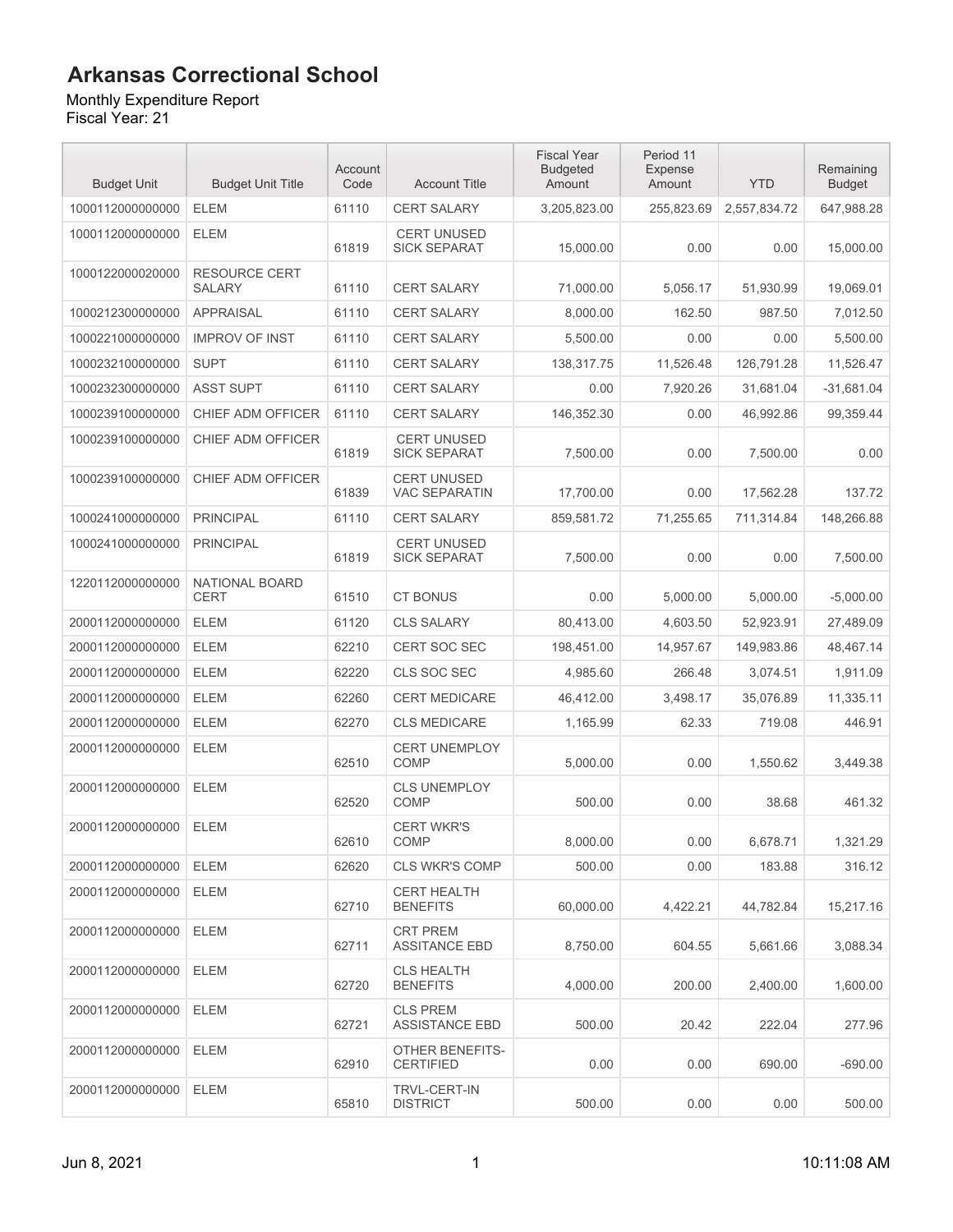#### Monthly Expenditure Report

| <b>Budget Unit</b> | <b>Budget Unit Title</b>              | Account<br>Code | <b>Account Title</b>                          | <b>Fiscal Year</b><br><b>Budgeted</b><br>Amount | Period 11<br><b>Expense</b><br>Amount | <b>YTD</b> | Remaining<br><b>Budget</b> |
|--------------------|---------------------------------------|-----------------|-----------------------------------------------|-------------------------------------------------|---------------------------------------|------------|----------------------------|
| 2000112000000000   | <b>ELEM</b>                           | 66100           | <b>GEN SUPPLIES</b>                           | 70,000.00                                       | 6,547.20                              | 20,163.93  | 49,836.07                  |
| 2000112000000000   | <b>ELEM</b>                           | 66410           | <b>TEXTBOOKS</b>                              | 50,000.00                                       | 0.00                                  | 0.00       | 50,000.00                  |
| 2000122000020000   | RESOURCE CERT<br><b>SALARY</b>        | 62210           | <b>CERT SOC SEC</b>                           | 4,500.00                                        | 137.32                                | 2,851.06   | 1,648.94                   |
| 2000122000020000   | <b>RESOURCE CERT</b><br><b>SALARY</b> | 62260           | <b>CERT MEDICARE</b>                          | 1,035.00                                        | 70.63                                 | 705.33     | 329.67                     |
| 2000122000020000   | <b>RESOURCE CERT</b><br>SALARY        | 62510           | <b>CERT UNEMPLOY</b><br>COMP                  | 400.00                                          | 0.00                                  | 15.00      | 385.00                     |
| 2000122000020000   | <b>RESOURCE CERT</b><br><b>SALARY</b> | 62610           | <b>CERT WKR'S</b><br><b>COMP</b>              | 300.00                                          | 0.00                                  | 137.91     | 162.09                     |
| 2000122000020000   | <b>RESOURCE CERT</b><br><b>SALARY</b> | 62710           | <b>CERT HEALTH</b><br><b>BENEFITS</b>         | 2,000.00                                        | 100.00                                | 1,050.00   | 950.00                     |
| 2000122000020000   | RESOURCE CERT<br><b>SALARY</b>        | 62711           | <b>CRT PREM</b><br><b>ASSITANCE EBD</b>       | 500.00                                          | 8.30                                  | 76.54      | 423.46                     |
| 2000122000020000   | RESOURCE CERT<br><b>SALARY</b>        | 63230           | PROF-ED-<br><b>CONSULTING</b>                 | 4,000.00                                        | 0.00                                  | 0.00       | 4,000.00                   |
| 2000122000020000   | <b>RESOURCE CERT</b><br><b>SALARY</b> | 65810           | <b>TRVL-CERT-IN</b><br><b>DISTRICT</b>        | 300.00                                          | 0.00                                  | 0.00       | 300.00                     |
| 2000122000020000   | <b>RESOURCE CERT</b><br><b>SALARY</b> | 66100           | <b>GEN SUPPLIES</b>                           | 1,000.00                                        | 0.00                                  | 0.00       | 1,000.00                   |
| 2000122000020000   | <b>RESOURCE CERT</b><br><b>SALARY</b> | 66510           | <b>SOFTWARE</b><br><b>SUPPLIES</b>            | 1,000.00                                        | 0.00                                  | 0.00       | 1,000.00                   |
| 2000212300000000   | <b>APPRAISAL</b>                      | 61120           | <b>CLS SALARY</b>                             | 8,000.00                                        | 787.50                                | 3,356.25   | 4,643.75                   |
| 2000212300000000   | <b>APPRAISAL</b>                      | 62210           | <b>CERT SOC SEC</b>                           | 500.00                                          | 10.08                                 | 61.24      | 438.76                     |
| 2000212300000000   | <b>APPRAISAL</b>                      | 62220           | CLS SOC SEC                                   | 500.00                                          | 48.83                                 | 208.11     | 291.89                     |
| 2000212300000000   | <b>APPRAISAL</b>                      | 62260           | <b>CERT MEDICARE</b>                          | 100.00                                          | 2.36                                  | 14.33      | 85.67                      |
| 2000212300000000   | <b>APPRAISAL</b>                      | 62270           | <b>CLS MEDICARE</b>                           | 200.00                                          | 11.42                                 | 48.66      | 151.34                     |
| 2000212300000000   | <b>APPRAISAL</b>                      | 62510           | <b>CERT UNEMPLOY</b><br><b>COMP</b>           | 120.00                                          | 0.00                                  | 3.46       | 116.54                     |
| 2000212300000000   | <b>APPRAISAL</b>                      | 62520           | <b>CLS UNEMPLOY</b><br><b>COMP</b>            | 200.00                                          | 0.00                                  | 5.50       | 194.50                     |
| 2000212300000000   | APPRAISAL                             | 62610           | <b>CERT WKR'S</b><br><b>COMP</b>              | 100.00                                          | 0.00                                  | 46.24      | 53.76                      |
| 2000212300000000   | <b>APPRAISAL</b>                      | 62620           | <b>CLS WKR'S COMP</b>                         | 200.00                                          | 0.00                                  | 91.94      | 108.06                     |
| 2000212300000000   | <b>APPRAISAL</b>                      | 63210           | <b>INSTRUCT SVS</b><br><b>PROF &amp; TECH</b> | 175,000.00                                      | 11,224.48                             | 37.838.66  | 137, 161.34                |
| 2000212300000000   | <b>APPRAISAL</b>                      | 65810           | <b>TRVL-CERT-IN</b><br><b>DISTRICT</b>        | 0.00                                            | 121.80                                | 121.80     | $-121.80$                  |
| 2000212300000000   | <b>APPRAISAL</b>                      | 66100           | <b>GEN SUPPLIES</b>                           | 90,000.00                                       | 0.00                                  | 812.35     | 89,187.65                  |
| 2000221000000000   | <b>IMPR OF</b><br><b>INSTRUCTION</b>  | 62210           | <b>CERT SOC SEC</b>                           | 400.00                                          | 0.00                                  | 0.00       | 400.00                     |
| 2000221000000000   | <b>IMPR OF</b><br><b>INSTRUCTION</b>  | 62260           | <b>CERT MEDICARE</b>                          | 200.00                                          | 0.00                                  | 0.00       | 200.00                     |
| 2000221300000000   | <b>INSTR STAFF TRNG</b>               | 63310           | <b>INSTR STAFF</b><br><b>TRNG CERT</b>        | 40,000.00                                       | 301.81                                | 11,215.85  | 28,784.15                  |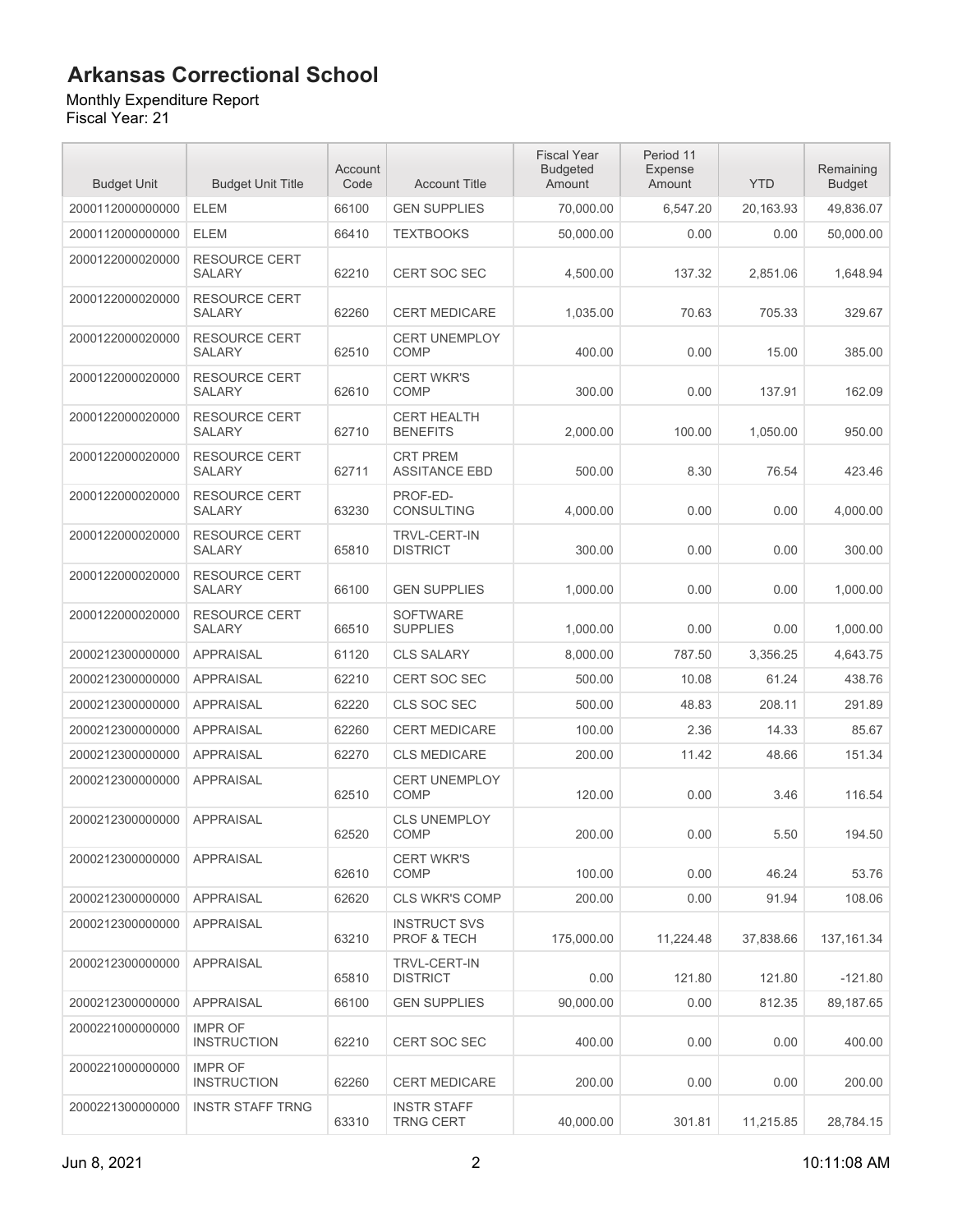#### Monthly Expenditure Report

| <b>Budget Unit</b> | <b>Budget Unit Title</b> | Account<br>Code | <b>Account Title</b>                     | <b>Fiscal Year</b><br><b>Budgeted</b><br>Amount | Period 11<br><b>Expense</b><br>Amount | <b>YTD</b> | Remaining<br><b>Budget</b> |
|--------------------|--------------------------|-----------------|------------------------------------------|-------------------------------------------------|---------------------------------------|------------|----------------------------|
| 2000221300000000   | <b>INSTR STAFF TRNG</b>  | 63320           | <b>CLASSIFIED</b>                        | 3,000.00                                        | 0.00                                  | 90.00      | 2,910.00                   |
| 2000221300000000   | <b>INSTR STAFF TRNG</b>  | 65810           | <b>TRVL-CERT-IN</b><br><b>DISTRICT</b>   | 3,000.00                                        | 127.68                                | 2.981.16   | 18.84                      |
| 2000221300000000   | <b>INSTR STAFF TRNG</b>  | 65850           | TRVL CERT OUT<br><b>STATE</b>            | 6,000.00                                        | 0.00                                  | 0.00       | 6,000.00                   |
| 2000221300000000   | <b>INSTR STAFF TRNG</b>  | 65880           | <b>MEALS</b>                             | 7,000.00                                        | 23.00                                 | 115.00     | 6,885.00                   |
| 2000221300000000   | <b>INSTR STAFF TRNG</b>  | 65890           | <b>LODGING</b>                           | 18,000.00                                       | 925.08                                | 1,316.00   | 16,684.00                  |
| 2000223000000000   | <b>INSTR TECHN</b>       | 63550           | <b>SOFTWARE</b><br><b>LICENSE</b>        | 1,000.00                                        | 0.00                                  | 715.00     | 285.00                     |
| 2000223000000000   | <b>INSTR TECHN</b>       | 63900           | <b>OTHER PURC</b><br>PROF/TECH SVS       | 40,000.00                                       | 0.00                                  | 0.00       | 40,000.00                  |
| 2000223000000000   | <b>INSTR TECHN</b>       | 64320           | <b>TECH REPAIRS &amp;</b><br><b>MAIN</b> | 1,000.00                                        | 0.00                                  | 75.94      | 924.06                     |
| 2000223000000000   | <b>INSTR TECHN</b>       | 65340           | <b>INSTRUCTIONAL</b><br><b>LICENSE</b>   | 0.00                                            | 850.00                                | 850.00     | $-850.00$                  |
| 2000223000000000   | <b>INSTR TECHN</b>       | 66500           | <b>TECHN SUPPLIES</b>                    | 10,000.00                                       | 0.00                                  | 5,489.19   | 4,510.81                   |
| 2000223000000000   | <b>INSTR TECHN</b>       | 66510           | <b>SOFTWARE</b><br><b>SUPPLIES</b>       | 150,000.00                                      | 937.37                                | 88,427.37  | 61,572.63                  |
| 2000223000000000   | <b>INSTR TECHN</b>       | 66520           | <b>OTHER</b>                             | 0.00                                            | 0.00                                  | 1,260.92   | $-1,260.92$                |
| 2000223000000000   | <b>INSTR TECHN</b>       | 66521           | <b>TED (TECH</b><br>DEVICE SUPP)         | 0.00                                            | 1,210.87                              | 1,210.87   | $-1,210.87$                |
| 2000223000000000   | <b>INSTR TECHN</b>       | 66527           | LOW VALUE<br><b>EQUIPMENT</b>            | 30,000.00                                       | 2,420.67                              | 8,746.46   | 21,253.54                  |
| 2000223000000000   | <b>INSTR TECHN</b>       | 67341           | <b>TECHNOLOGY</b><br>EDUCATIONAL DE      | 0.00                                            | 0.00                                  | 9,590.90   | $-9,590.90$                |
| 2000223000000000   | <b>INSTR TECHN</b>       | 67390           | <b>OTHER</b><br><b>EQUIPMENT</b>         | 30,000.00                                       | 0.00                                  | 0.00       | 30,000.00                  |
| 2000231700000000   | <b>AUDITING SERVICES</b> | 63431           | <b>FINANCIAL</b><br><b>AUDITS</b>        | 0.00                                            | 0.00                                  | 3,250.00   | $-3,250.00$                |
| 2000232100000000   | <b>SUPT</b>              | 61120           | <b>CLS SALARY</b>                        | 45,000.00                                       | 3,616.33                              | 18,081.65  | 26,918.35                  |
| 2000232100000000   | <b>SUPT</b>              | 62210           | <b>CERT SOC SEC</b>                      | 8,537.40                                        | 700.02                                | 7,708.08   | 829.32                     |
| 2000232100000000   | <b>SUPT</b>              | 62220           | CLS SOC SEC                              | 2,800.00                                        | 208.91                                | 1,044.55   | 1,755.45                   |
| 2000232100000000   | <b>SUPT</b>              | 62260           | <b>CERT MEDICARE</b>                     | 2,005.61                                        | 163.72                                | 1,802.72   | 202.89                     |
| 2000232100000000   | <b>SUPT</b>              | 62270           | <b>CLS MEDICARE</b>                      | 700.00                                          | 48.86                                 | 244.30     | 455.70                     |
| 2000232100000000   | <b>SUPT</b>              | 62510           | <b>CERT UNEMPLOY</b><br><b>COMP</b>      | 200.00                                          | 0.00                                  | 30.00      | 170.00                     |
| 2000232100000000   | <b>SUPT</b>              | 62520           | <b>CLS UNEMPLOY</b><br><b>COMP</b>       | 200.00                                          | 0.00                                  | 30.00      | 170.00                     |
| 2000232100000000   | <b>SUPT</b>              | 62610           | <b>CERT WKR'S</b><br>COMP                | 300.00                                          | 0.00                                  | 275.82     | 24.18                      |
| 2000232100000000   | <b>SUPT</b>              | 62620           | <b>CLS WKR'S COMP</b>                    | 200.00                                          | 0.00                                  | 91.94      | 108.06                     |
| 2000232100000000   | <b>SUPT</b>              | 62710           | <b>CERT HEALTH</b><br><b>BENEFITS</b>    | 1,200.00                                        | 100.00                                | 1,100.00   | 100.00                     |
| 2000232100000000   | <b>SUPT</b>              | 62711           | <b>CRT PREM</b>                          | 300.00                                          | 8.30                                  | 81.70      | 218.30                     |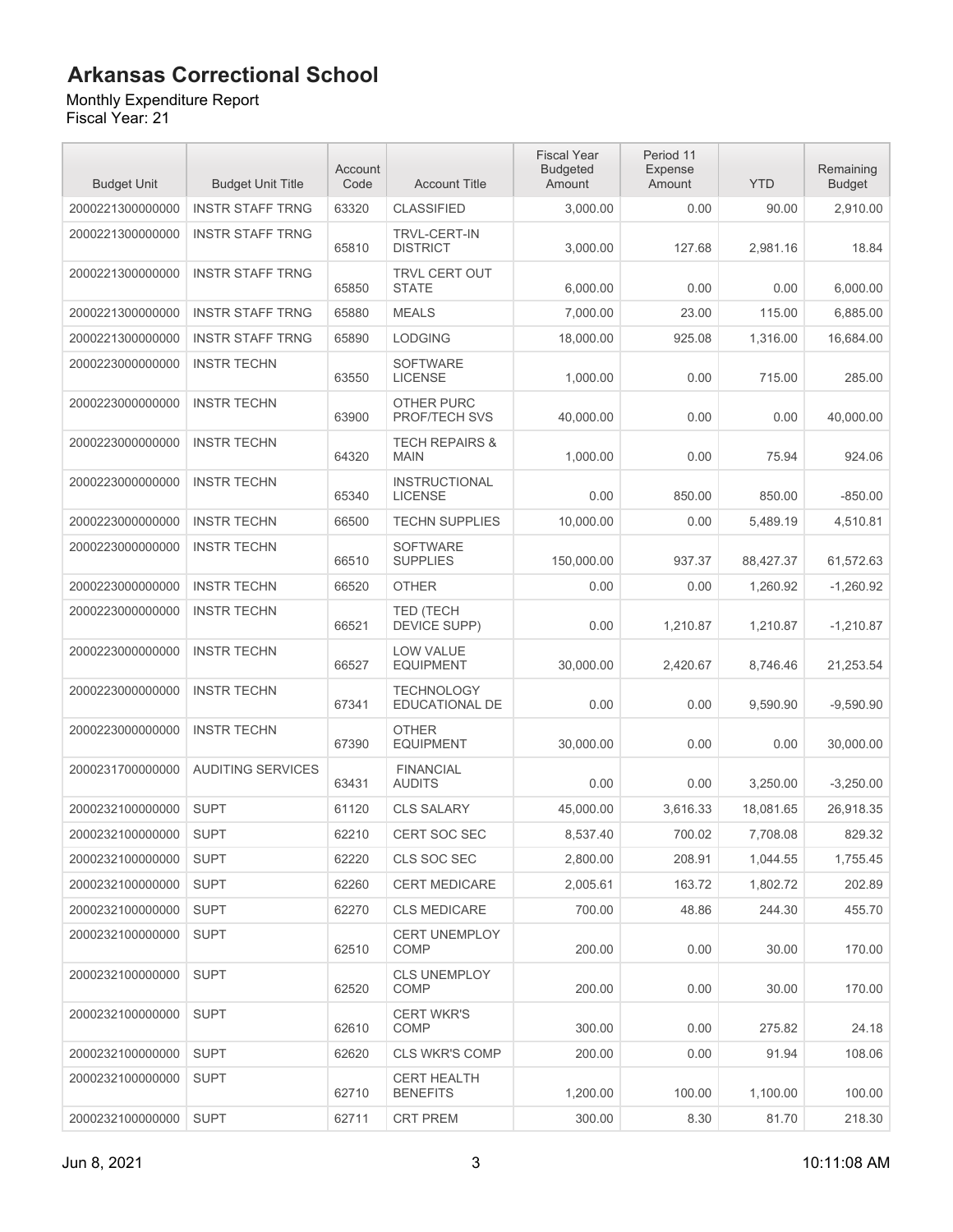Monthly Expenditure Report Fiscal Year: 21

| <b>Budget Unit</b> | <b>Budget Unit Title</b> | Account<br>Code | <b>Account Title</b>                         | <b>Fiscal Year</b><br><b>Budgeted</b><br>Amount | Period 11<br>Expense<br>Amount | <b>YTD</b> | Remaining<br><b>Budget</b> |
|--------------------|--------------------------|-----------------|----------------------------------------------|-------------------------------------------------|--------------------------------|------------|----------------------------|
|                    |                          |                 | <b>ASSITANCE EBD</b>                         |                                                 |                                |            |                            |
| 2000232100000000   | <b>SUPT</b>              | 62720           | <b>CLS HEALTH</b><br><b>BENEFITS</b>         | 1.200.00                                        | 100.00                         | 500.00     | 700.00                     |
| 2000232100000000   | <b>SUPT</b>              | 62721           | <b>CLS PREM</b><br><b>ASSISTANCE EBD</b>     | 300.00                                          | 8.30                           | 41.50      | 258.50                     |
| 2000232100000000   | <b>SUPT</b>              | 62910           | <b>OTHER BENEFITS-</b><br><b>CERTIFIED</b>   | 0.00                                            | 0.00                           | 30.00      | $-30.00$                   |
| 2000232100000000   | <b>SUPT</b>              | 63441           | LEGAL-LIT                                    | 3,000.00                                        | 0.00                           | 0.00       | 3,000.00                   |
| 2000232100000000   | <b>SUPT</b>              | 63445           | LEGAL-RES&OPIN                               | 5,000.00                                        | 0.00                           | 720.00     | 4,280.00                   |
| 2000232100000000   | <b>SUPT</b>              | 63511           | <b>DOCUMENT</b><br><b>SHREDDING</b>          | 0.00                                            | 0.00                           | 596.72     | $-596.72$                  |
| 2000232100000000   | <b>SUPT</b>              | 63900           | <b>OTHER PURC</b><br>PROF/TECH SVS           | 30,000.00                                       | 35.00                          | 70.00      | 29.930.00                  |
| 2000232100000000   | <b>SUPT</b>              | 63901           | <b>RESEARCH</b>                              | 0.00                                            | 0.00                           | 84.180.00  | $-84,180.00$               |
| 2000232100000000   | <b>SUPT</b>              | 64310           | NON-TECH<br><b>REPAIR &amp; MAINT</b>        | 0.00                                            | 0.00                           | 2,975.27   | $-2,975.27$                |
| 2000232100000000   | <b>SUPT</b>              | 64420           | <b>RENTAL EQUIP &amp;</b><br><b>VEHICLES</b> | 4,000.00                                        | 169.40                         | 2,181.30   | 1.818.70                   |
| 2000232100000000   | <b>SUPT</b>              | 65210           | <b>PROPERTY</b><br><b>INSURANCE</b>          | 5,000.00                                        | 0.00                           | 4,133.17   | 866.83                     |
| 2000232100000000   | <b>SUPT</b>              | 65240           | <b>FLEET</b><br><b>INSURANCE</b>             | 15,000.00                                       | 0.00                           | 11,112.00  | 3,888.00                   |
| 2000232100000000   | <b>SUPT</b>              | 65290           | <b>OTHER</b><br><b>INSURANCE</b>             | 500.00                                          | 0.00                           | 275.00     | 225.00                     |
| 2000232100000000   | <b>SUPT</b>              | 65310           | <b>TELEPHONE</b>                             | 15,000.00                                       | 546.39                         | 6,010.67   | 8,989.33                   |
| 2000232100000000   | <b>SUPT</b>              | 65311           | <b>EMAIL PYMNT</b>                           | 15,000.00                                       | 1,446.27                       | 14,499.95  | 500.05                     |
| 2000232100000000   | <b>SUPT</b>              | 65320           | <b>POSTAGE</b>                               | 1,500.00                                        | 4.15                           | 405.25     | 1,094.75                   |
| 2000232100000000   | <b>SUPT</b>              | 65400           | <b>ADVERTISING</b>                           | 1,500.00                                        | 509.52                         | 509.52     | 990.48                     |
| 2000232100000000   | <b>SUPT</b>              | 65500           | <b>PRINTING &amp;</b><br><b>BINDING</b>      | 2,000.00                                        | 0.00                           | 0.00       | 2,000.00                   |
| 2000232100000000   | <b>SUPT</b>              | 65810           | TRVL-CERT-IN<br><b>DISTRICT</b>              | 1,000.00                                        | 0.00                           | 0.00       | 1,000.00                   |
| 2000232100000000   | <b>SUPT</b>              | 65880           | <b>MEALS</b>                                 | 500.00                                          | 0.00                           | 14.00      | 486.00                     |
| 2000232100000000   | <b>SUPT</b>              | 65890           | <b>LODGING</b>                               | 600.00                                          | 0.00                           | 108.96     | 491.04                     |
| 2000232100000000   | <b>SUPT</b>              | 66100           | <b>GEN SUPPLIES</b>                          | 8,000.00                                        | 1,018.87                       | 8,571.34   | $-571.34$                  |
| 2000232100000000   | <b>SUPT</b>              | 66220           | <b>ELECTRICITY</b>                           | 15,000.00                                       | 474.64                         | 6,579.48   | 8,420.52                   |
| 2000232100000000   | <b>SUPT</b>              | 66430           | <b>PERIODICALS</b>                           | 500.00                                          | 0.00                           | 400.00     | 100.00                     |
| 2000232100000000   | <b>SUPT</b>              | 67390           | <b>OTHER</b><br><b>EQUIPMENT</b>             | 5,000.00                                        | 0.00                           | 0.00       | 5,000.00                   |
| 2000232100000000   | <b>SUPT</b>              | 68100           | DUES AND FEES                                | 1,500.00                                        | 0.00                           | 159.50     | 1,340.50                   |
| 2000232100000000   | <b>SUPT</b>              | 68117           | <b>ASBA DUES/FEES</b>                        | 0.00                                            | 0.00                           | 400.00     | $-400.00$                  |
| 2000232300000000   | DEPUTY SUPT              | 62210           | <b>CERT SOC SEC</b>                          | 0.00                                            | 461.97                         | 1,851.39   | $-1,851.39$                |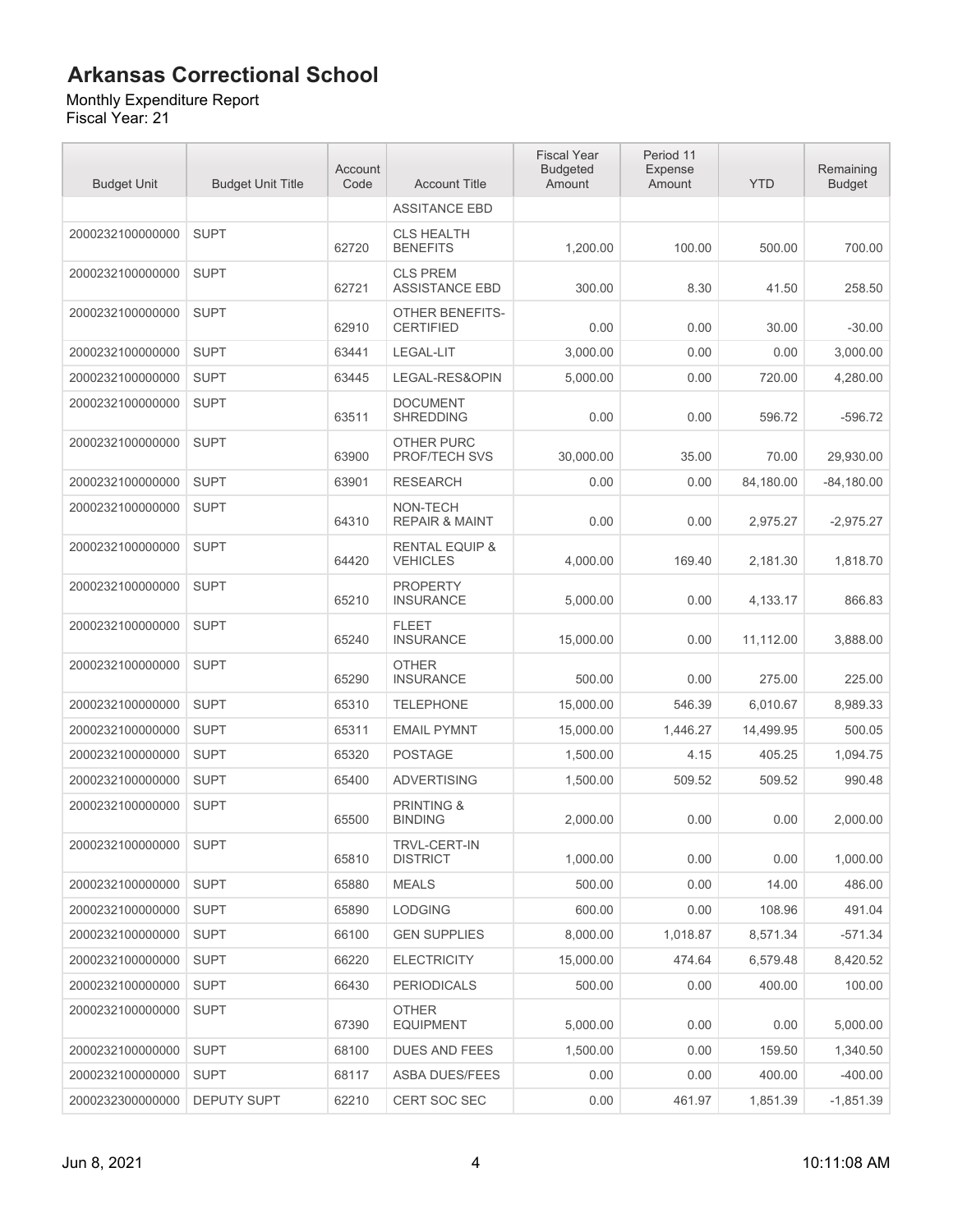#### Monthly Expenditure Report

| <b>Budget Unit</b> | <b>Budget Unit Title</b> | Account<br>Code | <b>Account Title</b>                     | <b>Fiscal Year</b><br><b>Budgeted</b><br>Amount | Period 11<br>Expense<br>Amount | <b>YTD</b> | Remaining<br><b>Budget</b> |
|--------------------|--------------------------|-----------------|------------------------------------------|-------------------------------------------------|--------------------------------|------------|----------------------------|
| 2000232300000000   | <b>DEPUTY SUPT</b>       | 62260           | <b>CERT MEDICARE</b>                     | 0.00                                            | 108.04                         | 432.98     | -432.98                    |
| 2000232300000000   | <b>DEPUTY SUPT</b>       | 62510           | <b>CERT UNEMPLOY</b><br><b>COMP</b>      | 0.00                                            | 0.00                           | 30.00      | $-30.00$                   |
| 2000232300000000   | <b>DEPUTY SUPT</b>       | 62710           | <b>CERT HEALTH</b><br><b>BENEFITS</b>    | 0.00                                            | 100.00                         | 400.00     | $-400.00$                  |
| 2000232300000000   | <b>DEPUTY SUPT</b>       | 62711           | <b>CRT PREM</b><br><b>ASSITANCE EBD</b>  | 0.00                                            | 30.26                          | 121.04     | $-121.04$                  |
| 2000232300000000   | <b>DEPUTY SUPT</b>       | 66100           | <b>GEN SUPPLIES</b>                      | 0.00                                            | 0.00                           | 277.19     | $-277.19$                  |
| 2000239100000000   | CHIEF ADM OFFI           | 62210           | <b>CERT SOC SEC</b>                      | 8,537.17                                        | 0.00                           | 4,107.52   | 4,429.65                   |
| 2000239100000000   | CHIEF ADM OFFI           | 62260           | <b>CERT MEDICARE</b>                     | 2,122.11                                        | 0.00                           | 1,044.34   | 1,077.77                   |
| 2000239100000000   | CHIEF ADM OFFI           | 62510           | <b>CERT UNEMPLOY</b><br>COMP             | 200.00                                          | 0.00                           | 0.00       | 200.00                     |
| 2000239100000000   | CHIEF ADM OFFI           | 62610           | <b>CERT WKR'S</b><br>COMP                | 300.00                                          | 0.00                           | 0.00       | 300.00                     |
| 2000239100000000   | CHIEF ADM OFFI           | 65810           | TRVL-CERT-IN<br><b>DISTRICT</b>          | 1,000.00                                        | 0.00                           | 0.00       | 1,000.00                   |
| 2000239100000000   | CHIEF ADM OFFI           | 65880           | <b>MEALS</b>                             | 500.00                                          | 0.00                           | 0.00       | 500.00                     |
| 2000239100000000   | CHIEF ADM OFFI           | 65890           | <b>LODGING</b>                           | 800.00                                          | 0.00                           | 0.00       | 800.00                     |
| 2000239100000000   | CHIEF ADM OFFI           | 66100           | <b>GEN SUPPLIES</b>                      | 3,000.00                                        | 0.00                           | 0.00       | 3,000.00                   |
| 2000239100000000   | CHIEF ADM OFFI           | 67320           | <b>VEHICLES</b>                          | 25,000.00                                       | 0.00                           | 0.00       | 25,000.00                  |
| 2000239100000000   | CHIEF ADM OFFI           | 68100           | <b>DUES AND FEES</b>                     | 500.00                                          | 0.00                           | 0.00       | 500.00                     |
| 2000241000000000   | <b>PRINCIPAL</b>         | 61120           | <b>CLS SALARY</b>                        | 52,146.00                                       | 4,345.50                       | 47,800.50  | 4,345.50                   |
| 2000241000000000   | <b>PRINCIPAL</b>         | 62210           | CERT SOC SEC                             | 53,294.08                                       | 4,130.63                       | 41,160.97  | 12,133.11                  |
| 2000241000000000   | <b>PRINCIPAL</b>         | 62220           | CLS SOC SEC                              | 3,233.05                                        | 236.74                         | 2,653.25   | 579.80                     |
| 2000241000000000   | <b>PRINCIPAL</b>         | 62260           | <b>CERT MEDICARE</b>                     | 12,463.94                                       | 966.03                         | 9.626.34   | 2,837.60                   |
| 2000241000000000   | <b>PRINCIPAL</b>         | 62270           | <b>CLS MEDICARE</b>                      | 755.12                                          | 55.37                          | 620.54     | 134.58                     |
| 2000241000000000   | <b>PRINCIPAL</b>         | 62510           | <b>CERT UNEMPLOY</b><br>COMP             | 1,000.00                                        | 0.00                           | 330.00     | 670.00                     |
| 2000241000000000   | <b>PRINCIPAL</b>         | 62520           | <b>CLS UNEMPLOY</b><br>COMP              | 200.00                                          | 0.00                           | 30.00      | 170.00                     |
| 2000241000000000   | <b>PRINCIPAL</b>         | 62610           | <b>CERT WKR'S</b><br>COMP                | 2,000.00                                        | 0.00                           | 965.37     | 1,034.63                   |
| 2000241000000000   | <b>PRINCIPAL</b>         | 62620           | <b>CLS WKR'S COMP</b>                    | 300.00                                          | 0.00                           | 91.94      | 208.06                     |
| 2000241000000000   | <b>PRINCIPAL</b>         | 62710           | <b>CERT HEALTH</b><br><b>BENEFITS</b>    | 15,000.00                                       | 971.02                         | 9,510.20   | 5,489.80                   |
| 2000241000000000   | <b>PRINCIPAL</b>         | 62711           | <b>CRT PREM</b><br><b>ASSITANCE EBD</b>  | 3,000.00                                        | 179.53                         | 1,895.64   | 1,104.36                   |
| 2000241000000000   | <b>PRINCIPAL</b>         | 62720           | <b>CLS HEALTH</b><br><b>BENEFITS</b>     | 1,200.00                                        | 200.00                         | 300.00     | 900.00                     |
| 2000241000000000   | <b>PRINCIPAL</b>         | 62721           | <b>CLS PREM</b><br><b>ASSISTANCE EBD</b> | 200.00                                          | 12.76                          | 19.14      | 180.86                     |
| 2000241000000000   | <b>PRINCIPAL</b>         | 62910           | OTHER BENEFITS-<br><b>CERTIFIED</b>      | 0.00                                            | 0.00                           | 270.00     | $-270.00$                  |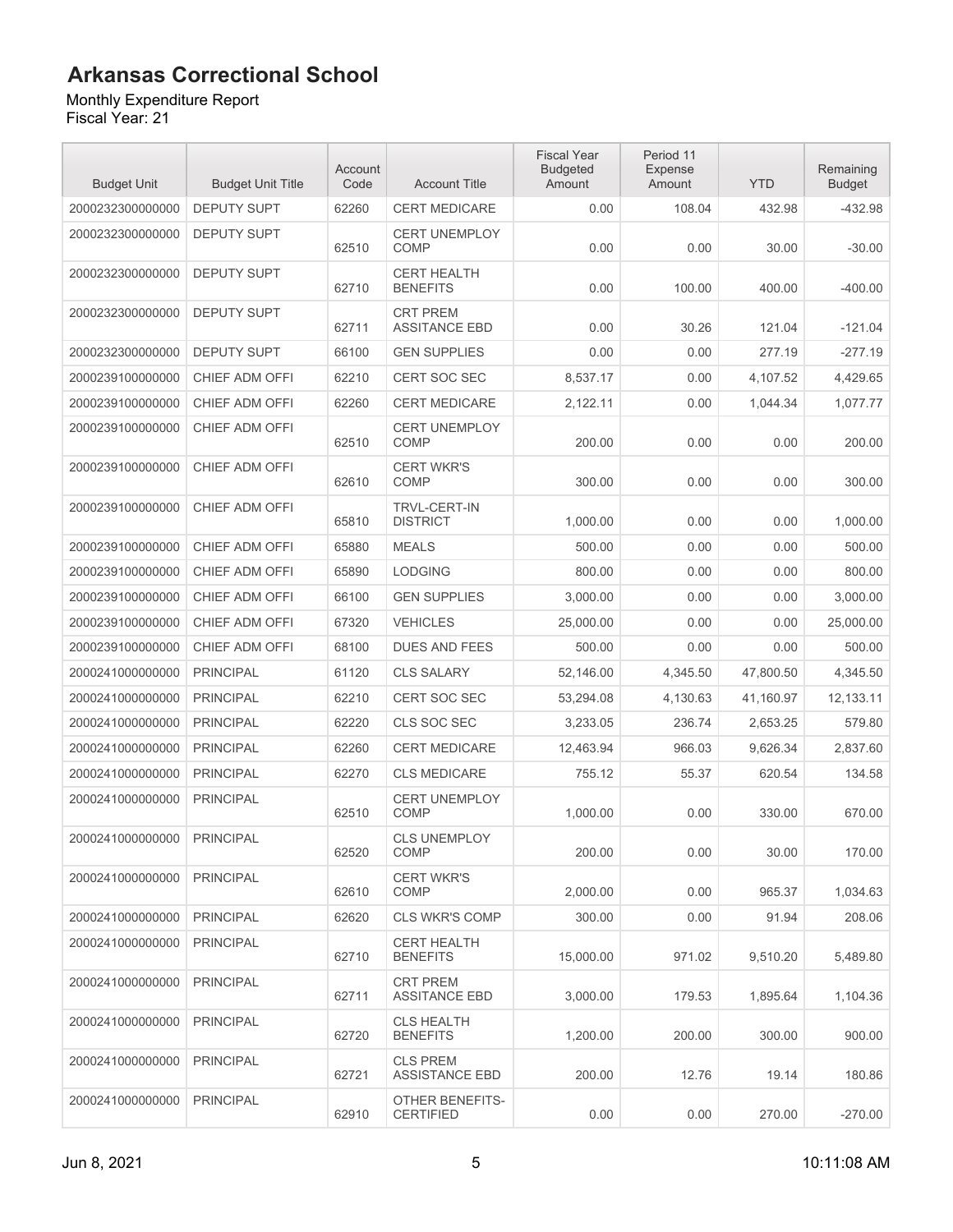#### Monthly Expenditure Report

| <b>Budget Unit</b> | <b>Budget Unit Title</b>                             | Account<br>Code | <b>Account Title</b>                              | <b>Fiscal Year</b><br><b>Budgeted</b><br>Amount | Period 11<br><b>Expense</b><br>Amount | <b>YTD</b> | Remaining<br><b>Budget</b> |
|--------------------|------------------------------------------------------|-----------------|---------------------------------------------------|-------------------------------------------------|---------------------------------------|------------|----------------------------|
| 2000241000000000   | <b>PRINCIPAL</b>                                     | 64420           | <b>RENTAL EQUIP &amp;</b><br><b>VEHICLES</b>      | 20,000.00                                       | 1,620.39                              | 18,083.49  | 1,916.51                   |
| 2000241000000000   | <b>PRINCIPAL</b>                                     | 65810           | <b>TRVL-CERT-IN</b><br><b>DISTRICT</b>            | 1,000.00                                        | 121.30                                | 181.78     | 818.22                     |
| 2000241000000000   | <b>PRINCIPAL</b>                                     | 65880           | <b>MEALS</b>                                      | 500.00                                          | 0.00                                  | 0.00       | 500.00                     |
| 2000241000000000   | <b>PRINCIPAL</b>                                     | 65890           | <b>LODGING</b>                                    | 500.00                                          | 0.00                                  | 0.00       | 500.00                     |
| 2000241000000000   | <b>PRINCIPAL</b>                                     | 66100           | <b>GEN SUPPLIES</b>                               | 10.000.00                                       | 0.00                                  | 1,640.21   | 8,359.79                   |
| 2000241000000000   | <b>PRINCIPAL</b>                                     | 66110           | <b>COPIER</b><br><b>OVERAGES</b>                  | 1,000.00                                        | 0.00                                  | 207.55     | 792.45                     |
| 2000250100000000   | <b>BUSINESS SER</b>                                  | 61120           | <b>CLS SALARY</b>                                 | 176,025.10                                      | 14,668.76                             | 161,356.36 | 14,668.74                  |
| 2000250100000000   | <b>BUSINESS SER</b>                                  | 62220           | CLS SOC SEC                                       | 10,913.56                                       | 852.52                                | 9,419.17   | 1,494.39                   |
| 2000250100000000   | <b>BUSINESS SER</b>                                  | 62270           | <b>CLS MEDICARE</b>                               | 2,552.36                                        | 199.38                                | 2,202.87   | 349.49                     |
| 2000250100000000   | <b>BUSINESS SER</b>                                  | 62520           | <b>CLS UNEMPLOY</b><br>COMP                       | 400.00                                          | 0.00                                  | 60.00      | 340.00                     |
| 2000250100000000   | <b>BUSINESS SER</b>                                  | 62620           | <b>CLS WKR'S COMP</b>                             | 500.00                                          | 0.00                                  | 229.85     | 270.15                     |
| 2000250100000000   | <b>BUSINESS SER</b>                                  | 62720           | <b>CLS HEALTH</b><br><b>BENEFITS</b>              | 2.400.00                                        | 200.00                                | 2,200.00   | 200.00                     |
| 2000250100000000   | <b>BUSINESS SER</b>                                  | 62721           | <b>CLS PREM</b><br><b>ASSISTANCE EBD</b>          | 500.00                                          | 29.69                                 | 307.44     | 192.56                     |
| 2000250100000000   | <b>BUSINESS SER</b>                                  | 62910           | OTHER BENEFITS-<br><b>CERTIFIED</b>               | 0.00                                            | 0.00                                  | 30.00      | $-30.00$                   |
| 2000250100000000   | <b>BUSINESS SER</b>                                  | 65820           | <b>TRVL-CLS IN</b><br><b>DISTRICT</b>             | 500.00                                          | 0.00                                  | 0.00       | 500.00                     |
| 2000250100000000   | <b>BUSINESS SER</b>                                  | 65880           | <b>MEALS</b>                                      | 500.00                                          | 0.00                                  | 0.00       | 500.00                     |
| 2000250100000000   | <b>BUSINESS SER</b>                                  | 65890           | <b>LODGING</b>                                    | 500.00                                          | 0.00                                  | 0.00       | 500.00                     |
| 2000250100000000   | <b>BUSINESS SER</b>                                  | 66100           | <b>GEN SUPPLIES</b>                               | 2,000.00                                        | 0.00                                  | 95.64      | 1,904.36                   |
| 2000257600000000   | <b>CRIMINAL</b><br><b>BACKGROUND</b><br><b>CHCKS</b> | 68102           | <b>CRIMINAL</b><br><b>BACKGROUND CK</b>           | 0.00                                            | 530.00                                | 560.00     | $-560.00$                  |
| 2000258000000000   | <b>ADM TECN SER</b>                                  | 61120           | <b>CLS SALARY</b>                                 | 56,021.00                                       | 4,668.42                              | 51,352.62  | 4.668.38                   |
| 2000258000000000   | ADM TECN SER                                         | 62220           | CLS SOC SEC                                       | 3,473.30                                        | 276.19                                | 3,038.07   | 435.23                     |
| 2000258000000000   | ADM TECN SER                                         | 62270           | <b>CLS MEDICARE</b>                               | 812.30                                          | 64.59                                 | 710.51     | 101.79                     |
| 2000258000000000   | ADM TECN SER                                         | 62520           | <b>CLS UNEMPLOY</b><br><b>COMP</b>                | 200.00                                          | 0.00                                  | 30.00      | 170.00                     |
| 2000258000000000   | ADM TECN SER                                         | 62620           | <b>CLS WKR'S COMP</b>                             | 200.00                                          | 0.00                                  | 91.94      | 108.06                     |
| 2000258000000000   | ADM TECN SER                                         | 62720           | <b>CLS HEALTH</b><br><b>BENEFITS</b>              | 900.00                                          | 71.02                                 | 656.22     | 243.78                     |
| 2000258000000000   | ADM TECN SER                                         | 62721           | <b>CLS PREM</b><br><b>ASSISTANCE EBD</b>          | 100.00                                          | 0.00                                  | 0.00       | 100.00                     |
| 2000258000000000   | ADM TECN SER                                         | 63530           | <b>SOFTWARE</b><br><b>MAINTENANCE &amp;</b><br>SU | 1,000.00                                        | 0.00                                  | 8,131.00   | $-7,131.00$                |
| 2000258000000000   | ADM TECN SER                                         | 63560           | <b>INFORMATION</b><br><b>TECHNOLOGY</b>           | 3,000.00                                        | 0.00                                  | 1,130.00   | 1,870.00                   |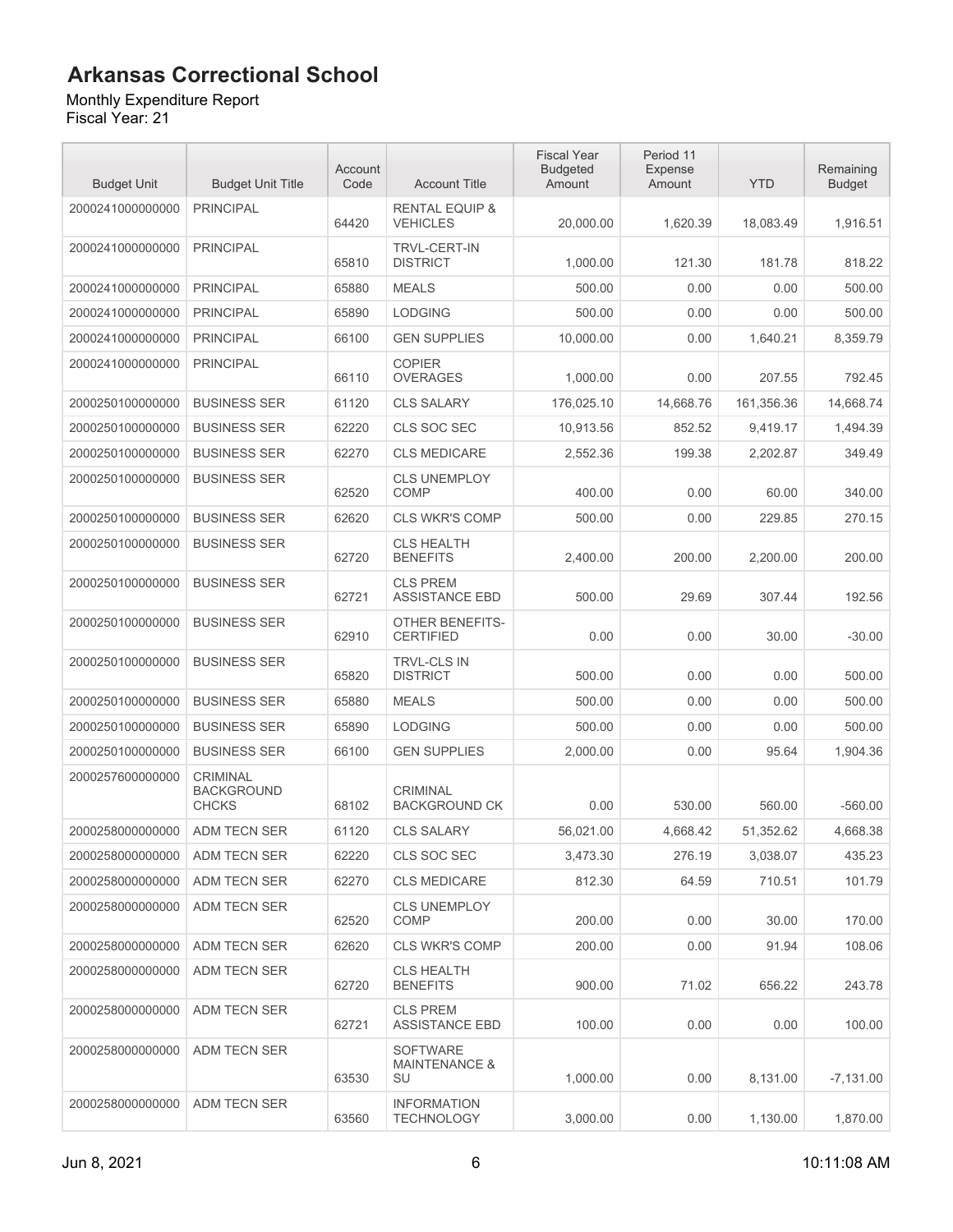Monthly Expenditure Report

| <b>Budget Unit</b> | <b>Budget Unit Title</b>            | Account<br>Code | <b>Account Title</b>                      | <b>Fiscal Year</b><br><b>Budgeted</b><br>Amount | Period 11<br>Expense<br>Amount | <b>YTD</b> | Remaining<br><b>Budget</b> |
|--------------------|-------------------------------------|-----------------|-------------------------------------------|-------------------------------------------------|--------------------------------|------------|----------------------------|
| 2000258000000000   | <b>ADM TECN SER</b>                 | 63900           | <b>OTHER PURC</b><br><b>PROF/TECH SVS</b> | 7,000.00                                        | 0.00                           | 95.00      | 6,905.00                   |
| 2000258000000000   | <b>ADM TECN SER</b>                 | 65860           | <b>TRVL CLS OUT</b><br><b>STATE</b>       | 500.00                                          | 0.00                           | 0.00       | 500.00                     |
| 2000258000000000   | ADM TECN SER                        | 65880           | <b>MEALS</b>                              | 300.00                                          | 0.00                           | 0.00       | 300.00                     |
| 2000258000000000   | ADM TECN SER                        | 65890           | <b>LODGING</b>                            | 500.00                                          | 0.00                           | 0.00       | 500.00                     |
| 2000258000000000   | ADM TECN SER                        | 66500           | <b>TECHN SUPPLIES</b>                     | 4,000.00                                        | 0.00                           | 222.04     | 3,777.96                   |
| 2000258000000000   | <b>ADM TECN SER</b>                 | 66510           | <b>SOFTWARE</b><br><b>SUPPLIES</b>        | 2,000.00                                        | 0.00                           | 0.00       | 2,000.00                   |
| 2000258000000000   | <b>ADM TECN SER</b>                 | 66527           | <b>LOW VALUE</b><br><b>EQUIPMENT</b>      | 4,000.00                                        | 0.00                           | 0.00       | 4,000.00                   |
| 2000258000000000   | ADM TECN SER                        | 67390           | <b>OTHER</b><br><b>EQUIPMENT</b>          | 6,000.00                                        | 0.00                           | 0.00       | 6,000.00                   |
| 2000261000000000   | <b>OPER BUILD</b>                   | 64310           | NON-TECH<br><b>REPAIR &amp; MAINT</b>     | 15,000.00                                       | 0.00                           | 0.00       | 15,000.00                  |
| 2000265000000000   | <b>VEHICLE</b>                      | 64310           | NON-TECH<br><b>REPAIR &amp; MAINT</b>     | 12,000.00                                       | 49.16                          | 1,576.60   | 10,423.40                  |
| 2000265000000000   | <b>VEHICLE</b>                      | 66100           | <b>GEN SUPPLIES</b>                       | 1,000.00                                        | 0.00                           | 0.00       | 1,000.00                   |
| 2000265000000000   | <b>VEHICLE</b>                      | 66260           | <b>GASOLINE/DIESEL</b>                    | 15.000.00                                       | 1,520.13                       | 4,121.90   | 10,878.10                  |
| 2220112000000000   | NATIONAL BOARD<br><b>CERT</b>       | 62210           | <b>CERT SOC SEC</b>                       | 0.00                                            | 310.00                         | 310.00     | $-310.00$                  |
| 2220112000000000   | NATIONAL BOARD<br><b>CERT</b>       | 62260           | <b>CERT MEDICARE</b>                      | 0.00                                            | 72.50                          | 72.50      | $-72.50$                   |
| 3000452000000000   | <b>BUILDING</b><br>NONINSTRUCTIONAL | 64500           | <b>CONSTRUCTION</b><br><b>SERVICES</b>    | 150,000.00                                      | 0.00                           | 0.00       | 150,000.00                 |
| 6510221000000000   | <b>CURR SUPERVISION</b>             | 61110           | <b>CERT SALARY</b>                        | 50,597.75                                       | 0.00                           | 50,373.11  | 224.64                     |
| 6510221000000000   | <b>CURR SUPERVISION</b>             | 62210           | CERT SOC SEC                              | 3,007.91                                        | 0.00                           | 3,007.91   | 0.00                       |
| 6510221000000000   | <b>CURR SUPERVISION</b>             | 62260           | <b>CERT MEDICARE</b>                      | 703.48                                          | 0.00                           | 703.48     | 0.00                       |
| 6510221000000000   | <b>CURR SUPERVISION</b>             | 62310           | <b>CERT TCH RET-</b><br><b>CONT</b>       | 7,304.06                                        | 0.00                           | 7,304.06   | 0.00                       |
| 6510221000000000   | <b>CURR SUPERVISION</b>             | 62510           | CERT UNEMPLOY<br><b>COMP</b>              | 200.00                                          | 0.00                           | 30.00      | 170.00                     |
| 6510221000000000   | <b>CURR SUPERVISION</b>             | 62610           | <b>CERT WKR'S</b><br><b>COMP</b>          | 200.00                                          | 0.00                           | 91.94      | 108.06                     |
| 6510221000000000   | <b>CURR SUPERVISION</b>             | 62710           | <b>CERT HEALTH</b><br><b>BENEFITS</b>     | 2,308.91                                        | 161.87                         | 2,306.12   | 2.79                       |
| 6510221000000000   | <b>CURR SUPERVISION</b>             | 62711           | <b>CRT PREM</b><br><b>ASSITANCE EBD</b>   | 73.40                                           | 0.00                           | 73.40      | 0.00                       |
| 6510221000000000   | <b>CURR SUPERVISION</b>             | 66100           | <b>GEN SUPPLIES</b>                       | 2,409.17                                        | 0.00                           | 0.00       | 2,409.17                   |
| 6610141000000000   | AD BASIC ED                         | 61110           | <b>CERT SALARY</b>                        | 170,116.00                                      | 14,476.34                      | 144,763.40 | 25,352.60                  |
| 6610141000000000   | AD BASIC ED                         | 62210           | CERT SOC SEC                              | 10,547.19                                       | 851.55                         | 8,534.10   | 2,013.09                   |
| 6610141000000000   | AD BASIC ED                         | 62260           | <b>CERT MEDICARE</b>                      | 2,466.67                                        | 199.16                         | 1,995.92   | 470.75                     |
| 6610141000000000   | AD BASIC ED                         | 62310           | CERT TCH RET-<br>CONT                     | 24,666.83                                       | 2,099.07                       | 20,990.70  | 3,676.13                   |